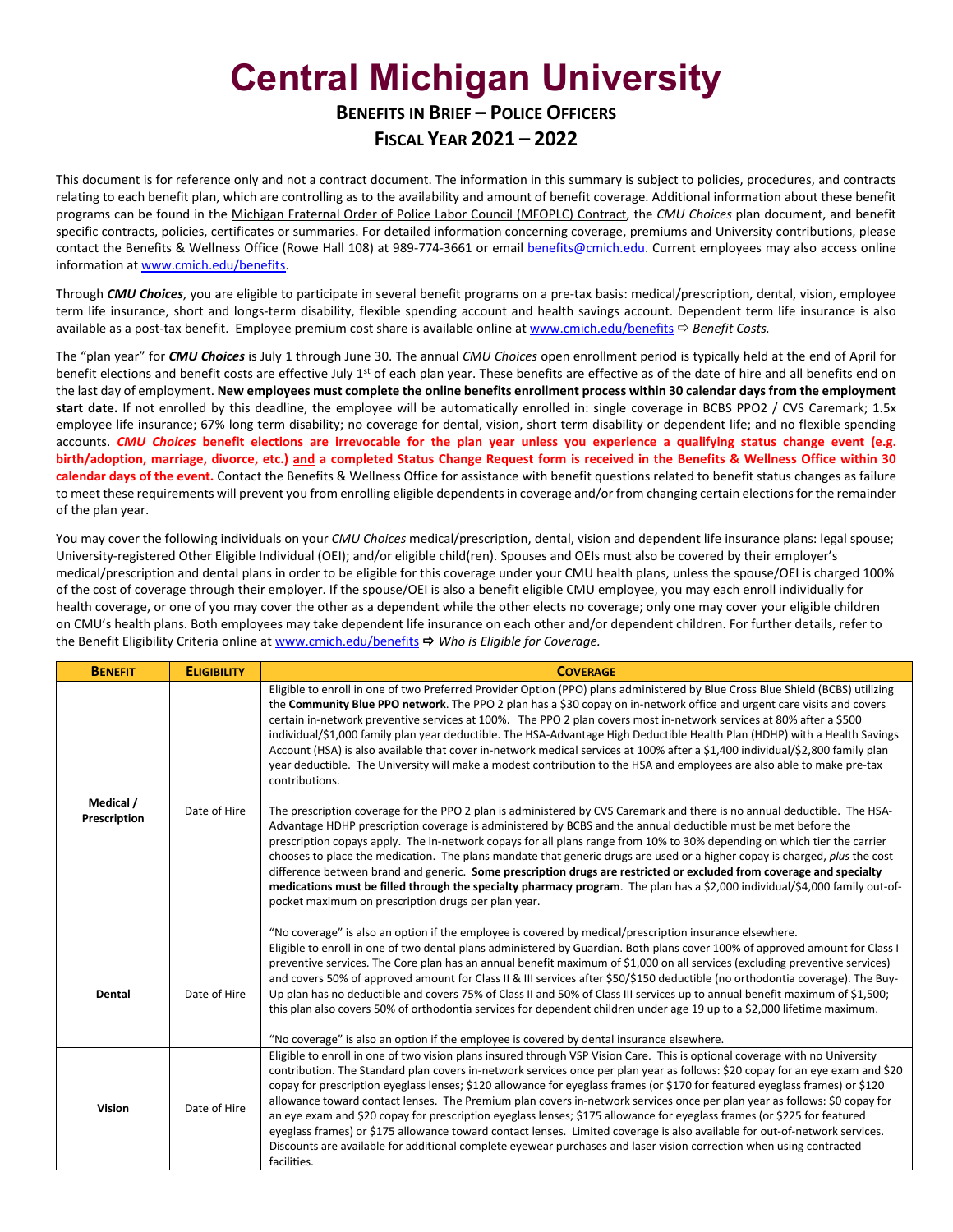## **Central Michigan University 2021 – 202 BENEFITS IN BRIEF - POLICE OFFICERS**

| <b>BENEFIT</b>                                                                             | <b>ELIGIBILITY</b> | <b>COVERAGE</b>                                                                                                                                                                                                                                                                                                                                                                                                                                                                                                                                                                                                                                                                                                                                                                                                                                                                                                                                                                                                                                                                                                                                                                                                                                                                                                                                                                                                                                                                                                                                                                                                                                                                                                                                                                                                                                 |
|--------------------------------------------------------------------------------------------|--------------------|-------------------------------------------------------------------------------------------------------------------------------------------------------------------------------------------------------------------------------------------------------------------------------------------------------------------------------------------------------------------------------------------------------------------------------------------------------------------------------------------------------------------------------------------------------------------------------------------------------------------------------------------------------------------------------------------------------------------------------------------------------------------------------------------------------------------------------------------------------------------------------------------------------------------------------------------------------------------------------------------------------------------------------------------------------------------------------------------------------------------------------------------------------------------------------------------------------------------------------------------------------------------------------------------------------------------------------------------------------------------------------------------------------------------------------------------------------------------------------------------------------------------------------------------------------------------------------------------------------------------------------------------------------------------------------------------------------------------------------------------------------------------------------------------------------------------------------------------------|
| <b>Wellness Program</b>                                                                    | See<br>Description | Your Health - It's Central is the CMU employee wellness program. As part of this program, benefit-eligible employees may<br>participate in the online wellness reward program provided by Virgin Pulse. The program allows eligible employees and their<br>spouses/other eligible individuals (OEIs) to earn quarterly rewards by participating in a wide variety of wellness activities.                                                                                                                                                                                                                                                                                                                                                                                                                                                                                                                                                                                                                                                                                                                                                                                                                                                                                                                                                                                                                                                                                                                                                                                                                                                                                                                                                                                                                                                       |
| <b>Employee Term</b><br>Life with<br><b>Accidental Death</b><br>&<br><b>Dismemberment</b>  | Date of Hire       | Employee term life insurance policy (no cash value) is administered by The Hartford. CMU will provide coverage equivalent to<br>1.5 times base salary at no cost to the employee. Employees are required to elect a minimum of one times base salary of<br>coverage. Levels offered: 1, 1.5, 2, 3 or 4 times annual base salary. Guarantee of 3x base salary up to \$575,000 upon initial<br>enrollment. Overall plan maximum is \$750,000 in coverage. Policy includes Accidental Death & Dismemberment (AD&D).<br>University coverage reduces by 50% at the end of the plan year in which the employee attains age 70. Value of life insurance<br>coverage over \$50,000 is taxable income to the employee.                                                                                                                                                                                                                                                                                                                                                                                                                                                                                                                                                                                                                                                                                                                                                                                                                                                                                                                                                                                                                                                                                                                                   |
| <b>Dependent Term</b><br>Life with<br><b>Accidental Death</b><br>&<br><b>Dismemberment</b> | Date of Hire       | Dependent term life insurance is administered by The Hartford and available on a post-tax basis for spouse, Other Eligible<br>Individual (OEI) and eligible children. Guarantee of \$50,000 for spouse/OEI coverage upon initial enrollment. Spouse/OEI<br>coverage terminates at end of the plan year in which the spouse/OEI attains age 70. Policy includes Accidental Death &<br>Dismemberment (AD&D). This is optional coverage paid totally by the employee.                                                                                                                                                                                                                                                                                                                                                                                                                                                                                                                                                                                                                                                                                                                                                                                                                                                                                                                                                                                                                                                                                                                                                                                                                                                                                                                                                                              |
| Long Term<br><b>Disability</b>                                                             | Date of Hire       | Mandatory long term disability insurance through The Hartford. CMU will contribute the full cost of this coverage. One level<br>of coverage: 67% of monthly base earnings up to a maximum of \$10,000/month. Benefits begin the greater of 6 months<br>after being unable to work due to illness/injury or until paid leave is exhausted.                                                                                                                                                                                                                                                                                                                                                                                                                                                                                                                                                                                                                                                                                                                                                                                                                                                                                                                                                                                                                                                                                                                                                                                                                                                                                                                                                                                                                                                                                                       |
| <b>Short Term</b><br><b>Disability</b>                                                     | Date of Hire       | Short term disability insurance through The Hartford. Two optional plans paid by the employee: 50% of weekly base earnings<br>to maximum of \$900/week or 67% of weekly base earnings to maximum of \$1,200/week. Benefits begin after 45 calendar<br>days of being unable to work due to illness/injury or until paid leave is exhausted, whichever is greater.                                                                                                                                                                                                                                                                                                                                                                                                                                                                                                                                                                                                                                                                                                                                                                                                                                                                                                                                                                                                                                                                                                                                                                                                                                                                                                                                                                                                                                                                                |
| <b>Flexible Spending</b><br><b>Account (FSA)</b>                                           | Date of Hire       | Two types of pre-tax, employee contribution accounts administered by Basic: health care and dependent day care. Maximum<br>plan year election is \$5,000 for dependent day care and \$2,750 for health care and is not transferable between plans.<br>Participants are issued a debit card for processing payments of eligible expenses at qualifying merchants or may pay for<br>expenses and submit receipts for reimbursement. Eligible health care and dependent day care expenses must be incurred<br>during the plan year $(7/1 - 6/30)$ . Dependent day care account funds not reimbursed within 90 calendar days of end of<br>plan year (9/30) are forfeited per IRS regulations. For the health care account, up to \$550 in unused funds can be carried<br>over into the next plan year.                                                                                                                                                                                                                                                                                                                                                                                                                                                                                                                                                                                                                                                                                                                                                                                                                                                                                                                                                                                                                                              |
| Retirement                                                                                 | Date of Hire       | Defined Contribution Plan: Employees receive a University contribution into the 403(b) Basic Retirement Plan unless they<br>are eligible for MPSERS (see below). Police Officers receive a 10% University contribution on the employee's base earnings<br>(excludes bonus, special pay, etc.). No employee contribution is required or allowed in this plan, and employees are<br>immediately vested. Retirement income is determined by investment performance over time (there is no guaranteed<br>pension amount). Effective with the date of hire, newly hired employees are pre-enrolled in the 403(b) plan with TIAA and<br>invested in a lifecycle fund based on their age. The investment fund options can be changed at any time. Employees are<br>encouraged to discuss their retirement investment options with a TIAA retirement advisor.<br>Internal Revenue Code Section 401(a)(17) prohibits employers from making retirement plan contributions on the amount of<br>annual earnings in excess of \$290,000 (2021). If you are in this category, you may see your 403(b) University contributions<br>reduced and/or stopped within a calendar year. This limit may be indexed for inflation in \$5,000 increments, in future years.<br>The IRS 415 limit on annual additions applies to this plan; if you receive contributions to another 403(b) plan or a defined<br>contribution retirement plan you are deemed to control (own more than 50%), you must report contributions to the CMU<br>Benefits & Wellness Office for determining compliance with this limit.<br>Defined Benefit Plan: To be eligible, employees must have been previously enrolled in the Michigan Public School Employees<br>Retirement System (MPSERS) prior to 1/1/1996 at one of seven (7) institutions: Central Michigan, Eastern Michigan, Ferris |
|                                                                                            |                    | State, Lake Superior State, Michigan Technological, Northern Michigan or Western Michigan. Eligible hourly employees are<br>automatically placed in MPSERS upon hire and are not able to opt out. Eligible full-time salaried employees have a one-time<br>irrevocable choice between MPSERS and the 403(b) Basic Retirement Plan. Employees may be required to contribute a<br>percentage of their earnings into the plan and the vesting requirement is typically 10 years of MPSERS service credit. Pension<br>is based on designated percent of average salary multiplied by years of service in the (MPSERS) System.<br><b>Social Security:</b> The University participates in the Social Security system.                                                                                                                                                                                                                                                                                                                                                                                                                                                                                                                                                                                                                                                                                                                                                                                                                                                                                                                                                                                                                                                                                                                                 |
| <b>Tax Deferred</b><br><b>Investment Plans</b><br>for Retirement<br>Savings $-403(b)$ &    | Date of Hire       | Two tax-deferred investment plans are available to employees who wish to supplement their retirement savings by deferring<br>a percentage of earnings into one or both plans: a 403(b) plan and/or a 457(b) plan. Annual deferral limitations apply to the<br>403(b) and 457(b) plans separately.<br>Elective deferral contributions made to certain outside plans, including 403(b), 401(k), 501(c)(18), SIMPLE, SEP and Roth                                                                                                                                                                                                                                                                                                                                                                                                                                                                                                                                                                                                                                                                                                                                                                                                                                                                                                                                                                                                                                                                                                                                                                                                                                                                                                                                                                                                                  |
| 457(b)<br>Investment<br><b>Advising and</b><br>Management<br><b>Services</b>               | Date of Hire       | plans must be disclosed to the CMU Benefits & Wellness Office in order to determine your elective deferral limit for the year.<br>StraightLine is an investment research firm that provides independent, third-party investment advising and investment<br>management, including financial planning, for employees participating in any of CMU's 403(b) and/or 457(b) plans. These<br>services are offered in addition to the individual advice sessions available from TIAA. StraightLine offers two tiers of service:<br>advice only or active account management. Fees for advice-only are \$400 annually. The fees for active account management<br>are 0.5% of an employee's account balance with an annual cap of \$1,200. These costs are paid by the employee, and can be<br>paid on a pre-tax basis as a deduction from the employee's retirement plan assets or post-tax by cash, charge, etc. Additional<br>information at www.straightline.com/cmu. This is an optional benefit.                                                                                                                                                                                                                                                                                                                                                                                                                                                                                                                                                                                                                                                                                                                                                                                                                                                    |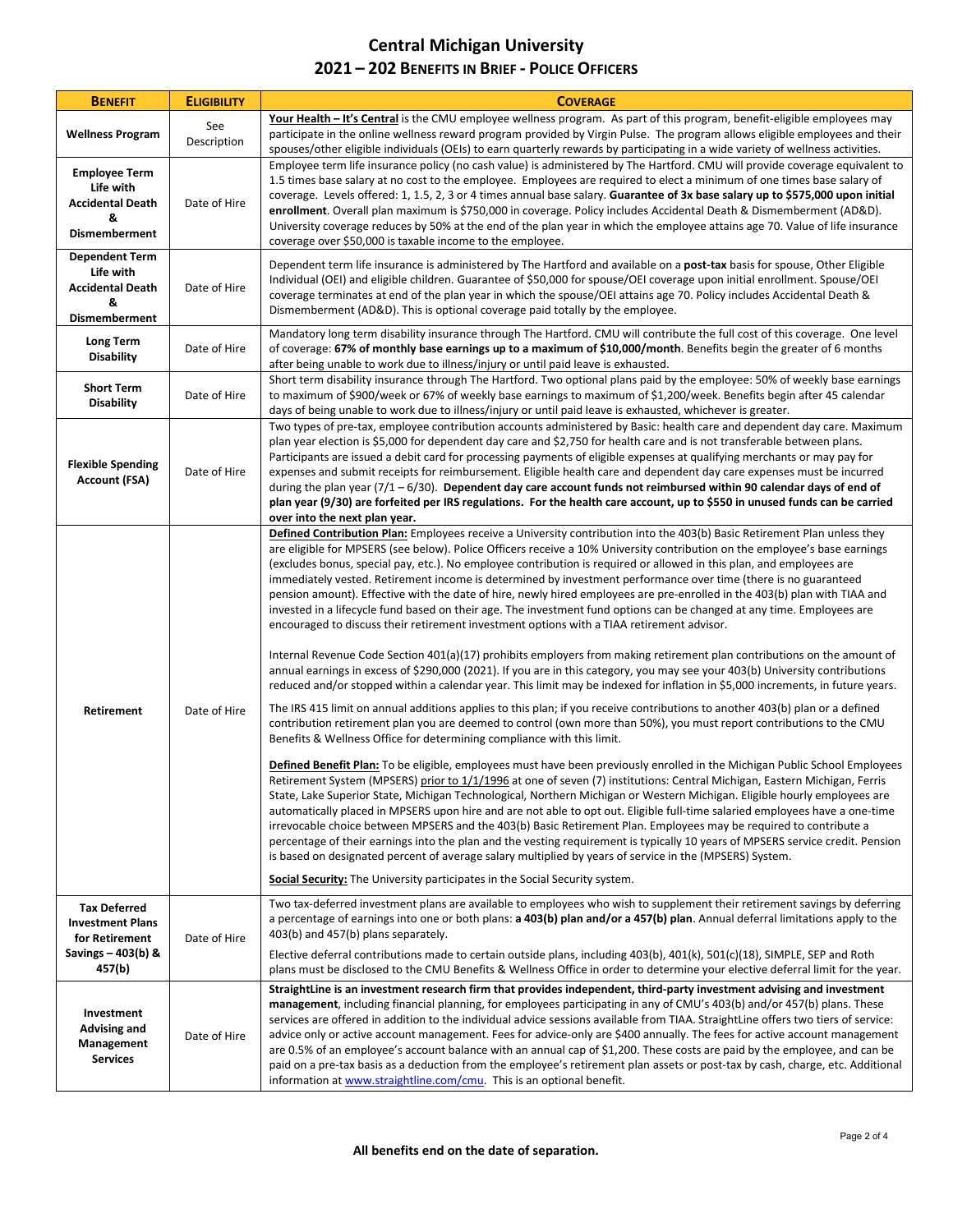### **Central Michigan University 2021 – 202 BENEFITS IN BRIEF - POLICE OFFICERS**

| <b>BENEFIT</b>                                                            | <b>ELIGIBILITY</b>                                                     | <b>COVERAGE</b>                                                                                                                                                                                                                                                                                                                                                                                                                                                                                                                                                                                                                                                                                                                                                                                                                                                                                                           |
|---------------------------------------------------------------------------|------------------------------------------------------------------------|---------------------------------------------------------------------------------------------------------------------------------------------------------------------------------------------------------------------------------------------------------------------------------------------------------------------------------------------------------------------------------------------------------------------------------------------------------------------------------------------------------------------------------------------------------------------------------------------------------------------------------------------------------------------------------------------------------------------------------------------------------------------------------------------------------------------------------------------------------------------------------------------------------------------------|
| Retirement<br><b>Education &amp;</b><br><b>Consultations</b><br>with TIAA | Date of Hire                                                           | TIAA representatives are available on a regular basis for complimentary, personalized consultations about the CMU 403(b)<br>Basic Retirement Plan and/or 403(b) or 457(b) tax-deferral plans. A TIAA representative can assist with retirement<br>investment allocation decisions and with developing an investment strategy to meet retirement objectives. To schedule an<br>appointment, visit www.tiaa.org/moc or contact 800-732-8353.                                                                                                                                                                                                                                                                                                                                                                                                                                                                                |
| <b>Court Required</b><br><b>Service</b>                                   | Date of Hire                                                           | An employee who serves on jury duty or as a subpoenaed witness (but not as a party to the action or as a party to an action<br>against the University) will be provided paid release time from their regular schedule for such service, but in no case be<br>entitled to any pay for time beyond normal scheduled hours. An employee is expected to report for regular University duty<br>when temporarily or permanently excused from attendance at court.                                                                                                                                                                                                                                                                                                                                                                                                                                                               |
| <b>Family Medical</b><br>Leave Act (FMLA)                                 | After<br>12-months of<br>employment<br>and<br>(1250+ hours of<br>work) | Employees are eligible for a family medical leave (FML) if they have been employed by CMU for at least twelve (12) months<br>and have worked at least one thousand, two hundred and fifty (1,250) hours during the twelve (12) month period<br>immediately preceding the date on which the leave commences. FML leave runs concurrently with other leaves (personal,<br>sick, vacation, Workers' Compensation, etc.). Employees may elect to leave up to forty (40) hours of vacation time banked<br>prior to taking unpaid FML. Otherwise, employees are required to use all paid vacation and personal leave (and all sick leave<br>for the employee's own serious health condition) prior to an FML without pay.                                                                                                                                                                                                       |
| <b>Funeral Leave</b>                                                      | Date of Hire                                                           | Pay not to exceed twenty-four (24) hours per occasion (at least one day of which is to attend the funeral) in the event of<br>death of immediate family member or relative living in same household; refer to contract for designated family members.<br>Pay not to exceed twelve (12) hours per occasion in the event of death of aunt, uncle, niece or nephew of employee.                                                                                                                                                                                                                                                                                                                                                                                                                                                                                                                                              |
| <b>Holidays</b>                                                           | Date of Hire                                                           | Employees have six (6) national holidays (Independence Day, Labor Day, Thanksgiving Day, Christmas Day, New Year's Day<br>and Memorial Day) plus the day after Thanksgiving, Christmas Eve (or such other yearend holiday as the University may<br>designate) and the four working days between Christmas and New Year's Day. Part-time employees receive holiday pay on a<br>pro-rated basis.                                                                                                                                                                                                                                                                                                                                                                                                                                                                                                                            |
| <b>Military Leave</b>                                                     | Date of Hire                                                           | Approved leave of absence to employees who belong to the National Guard, Officers Reserves Corps or similar military<br>organization for active duty not to exceed fifteen (15) days in a calendar year. CMU will pay the difference between the<br>military pay and regular pay if the military pay is less. CMU's long-term military leave policy outlines administration of leaves<br>in excess of 15 days.                                                                                                                                                                                                                                                                                                                                                                                                                                                                                                            |
| <b>Personal Leave</b>                                                     | See<br>Description                                                     | An officer will be given an approved absence not to exceed twenty-four (24) hours in any calendar year. In the first year of<br>hire, any officer hired before July 1 is provided twenty-four (24) hours and any officer hired after July 1 is provided twelve<br>(12) hours. This type of leave may be used in units of one (1) hour or more.                                                                                                                                                                                                                                                                                                                                                                                                                                                                                                                                                                            |
| <b>Sick Leave</b>                                                         | As Accrued                                                             | Regular and provisional full-time CMU Police officers will accrue sick leave at the rate of eight and sixty-seven one-<br>hundredths (8.67) hours each month (one hundred and four (104) hours per year maximum accrual). Sick leave may be<br>accumulated up to one thousand and forty (1,040) hours. Sick leave will be paid at one hundred (100%) percent of the<br>officer's regular wage rate. An officer who has used all available sick leave will be removed from the payroll until they report<br>back to work, unless they choose to use other paid leave. Accumulated sick time may also be used as "sick-family" to attend<br>to members of the immediate family as defined under CMU's FMLA policy who are ill or injured. Sick leave can be used in<br>units of one-half (1/2) hour or more.                                                                                                                |
| Vacation                                                                  | As Accrued                                                             | Officers with more than twelve (12) months' continuous service employed on a twelve-month basis shall accrue: (1) for the<br>first twenty-four months' employment as a regular CMU employee ninety-six (96) hours of vacation per calendar year on the<br>basis of 3.692 hours per completed 84 hour bi-weekly pay period. (2) for the 25th month through the end of the 59th month,<br>one hundred and twenty (120) hours of vacation per calendar year on the basis of 4.615 hours per completed 84 hour bi-<br>weekly pay period. (3) for the 60th month and thereafter, one hundred and sixty (160) hours of vacation per calendar year<br>on the basis of 6.153 hours per completed 84 hour bi-weekly pay period. Vacation may not accrue in excess of three<br>hundred (300) hours and is not accrued if the Officer is not on the active payroll. Vacation time may be used in units of four<br>(4) hours or more. |
| <b>Volunteer Release</b><br>Time                                          | See<br>Description                                                     | Upon the request of an eligible employee, a supervisor may authorize up to four (4) hours of release time per calendar year<br>for staff engaged in volunteer activities with a local community non-profit organization where such activity that cannot be<br>performed outside scheduled work hours. The granting of such request must not interfere with the work of the department<br>or unit to which the employee is assigned. Approved volunteer release time is recorded as a "paid absence."                                                                                                                                                                                                                                                                                                                                                                                                                      |
| <b>Discount Program</b>                                                   | Date of Hire                                                           | YouDecide online discount program acts as a one-stop, single destination portal featuring hundreds of discounts from local<br>and national providers on goods and services. Providers include arts and cultural organizations, florists, apparel,<br>entertainment, insurance products, home improvement, and many others                                                                                                                                                                                                                                                                                                                                                                                                                                                                                                                                                                                                 |
| <b>Electronic Pay</b>                                                     | Date of Hire                                                           | Employees may choose to receive their pay through:<br>• Direct deposit – paycheck is sent directly to the account of employee's choice at any financial institution in the United<br>States.<br>• Pay Card Program - payroll wages are deposited directly on a store value debit card that is accepted wherever<br>MasterCard debit cards are accepted.<br>Employees should contact the CMU Payroll Office for information and instruction on these options.                                                                                                                                                                                                                                                                                                                                                                                                                                                              |
| <b>Employee</b><br>Assistance<br>Program (EAP)                            | Date of Hire                                                           | The EAP provides confidential support for any issues that may impact work or personal life (e.g. financial, family, substance<br>abuse, psychological and much more) at no cost to employees. Eligibility for these support services extends to employee's<br>spouse or Other Eligible Individual (OEI) and dependents residing in the household. The confidential support services are<br>provided via telephone, face-to-face or online by contacting Encompass at 800-788-8630 orwww.mylifeexpert.com.                                                                                                                                                                                                                                                                                                                                                                                                                 |
| Michigan<br><b>Education Savings</b><br>Plan                              | Date of Hire                                                           | A tax-advantaged IRS section 529 education savings plan administered by the Michigan Department of Treasury and<br>managed by TIAA. Employees can set-up an account(s) for child, grandchild or niece/nephew and make contributions<br>through payroll deduction. For details, visit www.misaves.com.                                                                                                                                                                                                                                                                                                                                                                                                                                                                                                                                                                                                                     |